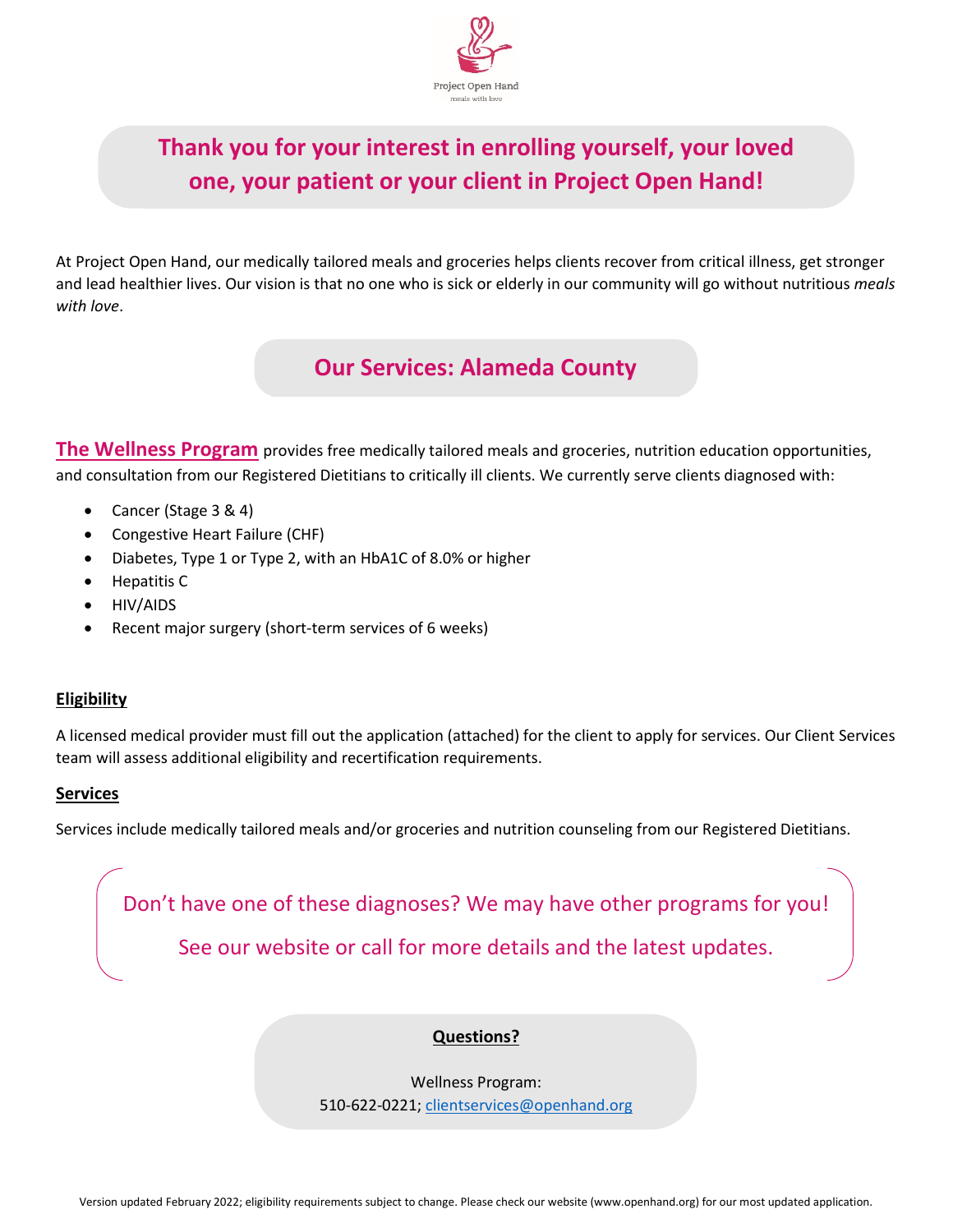| <b>REFERRED BY:</b>                                                                                                                                                                                                                                                                                               | <b>PHONE:</b> |                                                         | <b>FAX:</b>                                               |  |  |
|-------------------------------------------------------------------------------------------------------------------------------------------------------------------------------------------------------------------------------------------------------------------------------------------------------------------|---------------|---------------------------------------------------------|-----------------------------------------------------------|--|--|
| <b>APPLICATION FOR SERVICES IN ALAMEDA COUNTY</b>                                                                                                                                                                                                                                                                 |               |                                                         |                                                           |  |  |
| A licensed medical provider or registered dietitian must fill out and sign this form.<br>Subject to eligibility; patients must recertify every 6 months.                                                                                                                                                          |               |                                                         | Project Open Hand                                         |  |  |
| Send completed applications to:                                                                                                                                                                                                                                                                                   |               |                                                         | meals with love                                           |  |  |
| Mail: Client Services, 1921 San Pablo Avenue, Oakland, CA 94612                                                                                                                                                                                                                                                   |               |                                                         |                                                           |  |  |
| <b>Fax: 510-452-1061</b><br>E-mail: clientservices@openhand.org                                                                                                                                                                                                                                                   |               |                                                         | Questions? 510-622-0221                                   |  |  |
| <b>Basic Information and Consent to release information</b>                                                                                                                                                                                                                                                       |               |                                                         |                                                           |  |  |
| I authorize my medical providers/referring party to release information about my medical condition to Project Open Hand for the purposes of verifying<br>my eligibility. I also authorize Project Open Hand to discuss the terms of my eligibility and/or services with my medical providers and referring party. |               |                                                         |                                                           |  |  |
|                                                                                                                                                                                                                                                                                                                   |               | Date of Birth: ________________                         |                                                           |  |  |
| Patient Signature or Consent (verbal consent ok):                                                                                                                                                                                                                                                                 |               |                                                         | Date: _____________________ [ ] Alameda County Resident   |  |  |
|                                                                                                                                                                                                                                                                                                                   |               |                                                         |                                                           |  |  |
| Primary Language: The contract of the contract of the contract of the contract of the contract of the contract of the contract of the contract of the contract of the contract of the contract of the contract of the contract                                                                                    |               |                                                         |                                                           |  |  |
|                                                                                                                                                                                                                                                                                                                   |               |                                                         |                                                           |  |  |
| <b>Healthcare Provider Only to Complete Below this Line</b>                                                                                                                                                                                                                                                       |               |                                                         |                                                           |  |  |
| <b>PHYSICAL DATA:</b> Current within six months                                                                                                                                                                                                                                                                   |               |                                                         | Usual weight: _______ lbs (if applicable)                 |  |  |
|                                                                                                                                                                                                                                                                                                                   |               |                                                         |                                                           |  |  |
| <b>ELIGIBLE DIAGNOSIS and CLINICAL DATA:</b> Check all that apply. Must have at least one.                                                                                                                                                                                                                        |               |                                                         |                                                           |  |  |
| HIV+/AIDS<br>П                                                                                                                                                                                                                                                                                                    | $\perp$       | Hepatitis C                                             |                                                           |  |  |
| <b>Diabetes</b>                                                                                                                                                                                                                                                                                                   |               | Cancer                                                  |                                                           |  |  |
| $\Box$ Type 1<br>$\Box$ Type 2                                                                                                                                                                                                                                                                                    | П             | Stage 3<br>$\Box$ Stage 4                               |                                                           |  |  |
| HbA1c must be 8.0% or above if only eligible diagnosis                                                                                                                                                                                                                                                            | $\Box$        | Congestive Heart Failure (CHF)                          |                                                           |  |  |
| HbA1c: ___________ Date: ______________ (current within 6 mos)                                                                                                                                                                                                                                                    |               |                                                         |                                                           |  |  |
| Coronary Artery Disease                                                                                                                                                                                                                                                                                           | $\Box$        |                                                         | Major surgery, within 30 days of discharge (6 wk service) |  |  |
| Total Cholesterol: _____________ HDL/LDL: ________/__________                                                                                                                                                                                                                                                     |               |                                                         |                                                           |  |  |
|                                                                                                                                                                                                                                                                                                                   |               |                                                         |                                                           |  |  |
|                                                                                                                                                                                                                                                                                                                   |               |                                                         |                                                           |  |  |
| If you do not have a listed eligible diagnosis, you may be able to access services through another Project Open Hand program.                                                                                                                                                                                     |               |                                                         |                                                           |  |  |
|                                                                                                                                                                                                                                                                                                                   |               | Please see our website or call us for more information. |                                                           |  |  |

| <b>CONCOMITANT and OTHER FACTORS:</b> Check any exhibited in the past 30 days. |                |  |                                                                             |  |  |                                                                                                      |         |
|--------------------------------------------------------------------------------|----------------|--|-----------------------------------------------------------------------------|--|--|------------------------------------------------------------------------------------------------------|---------|
| $\Box$                                                                         | Anemia         |  | $\Box$ Hypertension $\Box$ Hyperlipidemia $\Box$                            |  |  | Palliative care                                                                                      | Hospice |
| $\Box$                                                                         |                |  | Opportunistic Infection, inhibiting ability to access and/or prepare meals: |  |  |                                                                                                      |         |
| $\Box$                                                                         | Comorbidities: |  |                                                                             |  |  |                                                                                                      |         |
|                                                                                |                |  |                                                                             |  |  |                                                                                                      |         |
|                                                                                |                |  |                                                                             |  |  |                                                                                                      |         |
|                                                                                |                |  | Mental illness/cognitive deficit:                                           |  |  | Substance use: North and the set of the set of the set of the set of the set of the set of the set o |         |
|                                                                                |                |  |                                                                             |  |  |                                                                                                      |         |